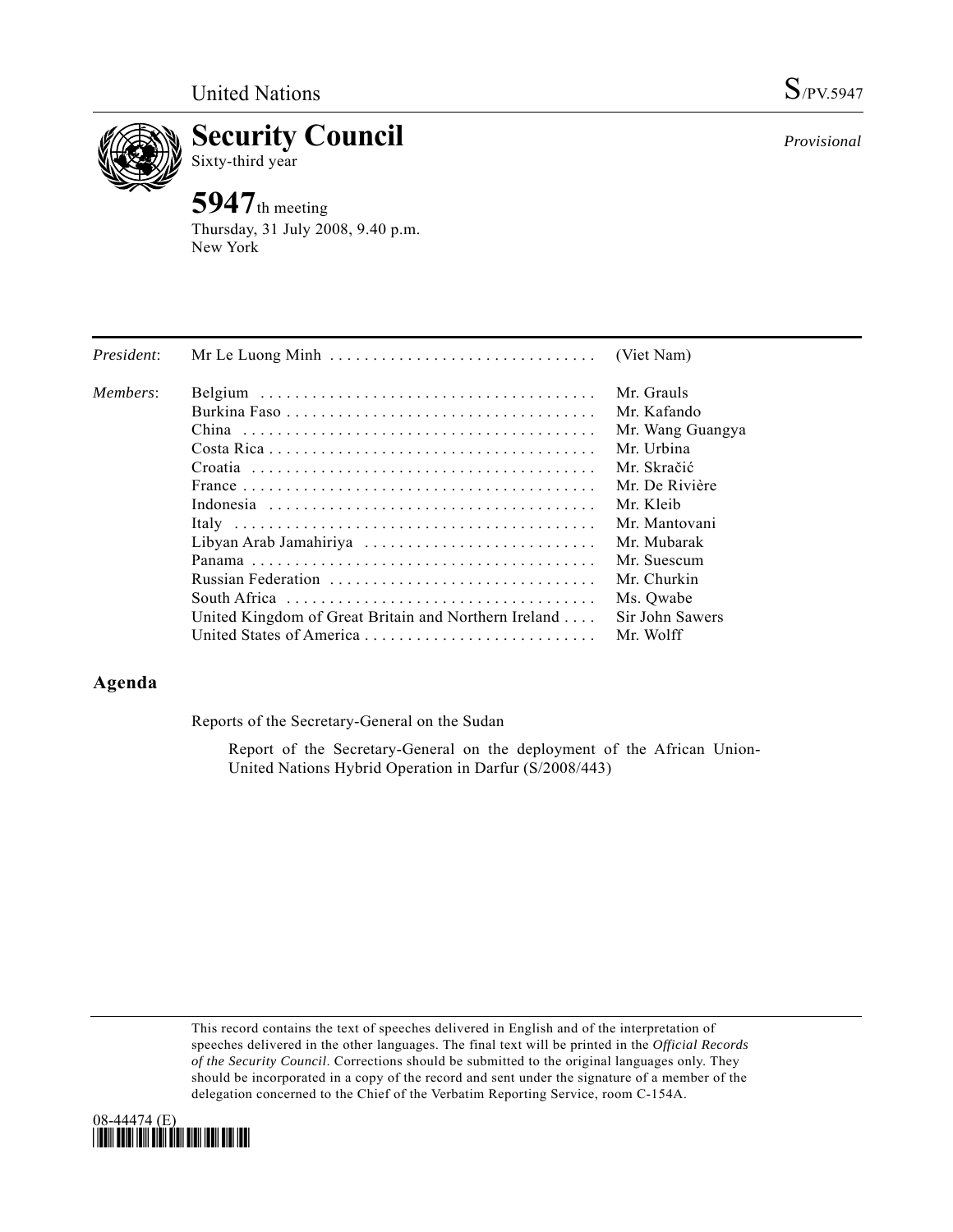*The meeting was called to order at 9.40 p.m.* 

#### **Adoption of the agenda**

*The agenda was adopted*.

#### **Reports of the Secretary-General on the Sudan**

### **Report of the Secretary-General on the deployment of the African Union-United Nations Hybrid Operation in Darfur (S/2008/443)**

 **The President**: I should like to inform the Council that I have received a letter from the representative of the Sudan in which he requests to be invited to participate in the consideration of the item on the Council's agenda. In conformity with the usual practice, I propose, with the consent of the Council, to invite that representative to participate in the consideration of the item, without the right to vote, in accordance with the relevant provisions of the Charter and rule 37 of the Council's provisional rules of procedure.

There being no objection, it is so decided.

 *At the invitation of the President, Mr. Mohamad (Sudan) took the seat reserved for him at the Council table*.

 **The President**: The Security Council will now begin its consideration of the item on its agenda. The Security Council is meeting in accordance with the understanding reached in its prior consultations.

 Members of the Council have before them document S/2008/506, which contains the text of a draft resolution submitted by the United Kingdom of Great Britain and Northern Ireland.

 Members also have before them the report of the Secretary-General on the deployment of the African Union-United Nations Hybrid Operation in Darfur in document S/2008/443.

 It is my understanding that the Council is ready to proceed to the vote on the draft resolution before it. Unless I hear any objection, I shall put the draft resolution to the vote now.

There being no objection, it is so decided.

*A vote was taken by show of hands*.

*In favour*:

Belgium, Burkina Faso, China, Costa Rica, Croatia, France, Indonesia, Italy, Libyan Arab Jamahiriya, Panama, Russian Federation, South Africa, United Kingdom of Great Britain and Northern Ireland, Viet Nam

*Against*:

None

#### *Abstaining*:

United States of America

**The President**: The result of the voting is as follows: 14 votes in favour, none against and 1 abstention. The draft resolution has been adopted as resolution 1828 (2008).

 I shall now give the floor to those members of the Council who wish to make statements following the voting.

**Sir John Sawers** (United Kingdom): May I begin by saying that the United Kingdom welcomes the adoption of resolution 1828 (2008) by the Security Council today and that, as the informal coordinator of the resolution, I am very grateful to all Council members for their help. We came very close to achieving a consensus, and I regret that it was only lack of time, really, that prevented us from being able to address the outstanding concerns of one delegation.

 I want to make two fundamental points about today's discussions. The first is that the entire Council, we believe, is behind the African Union-United Nations Hybrid Operation in Darfur (UNAMID) and wants it to succeed. I think that will become clear in the statements that we are making after this vote.

 When in 2007 the Security Council first mandated the African Union-United Nations force in Darfur, we made a commitment to help bring security to the people of Darfur. We have renewed that commitment today. It is not a commitment that we take lightly. The recent attack in which seven peacekeepers were killed was a grim reminder of the difficulties and dangers that UNAMID peacekeepers face daily. I pay tribute once again to those who died. We owe it to them and to their colleagues to renew our efforts for peace and stability in Darfur, throughout Sudan and throughout the region.

 The second point I want to make about today's discussions is that no position has been taken by the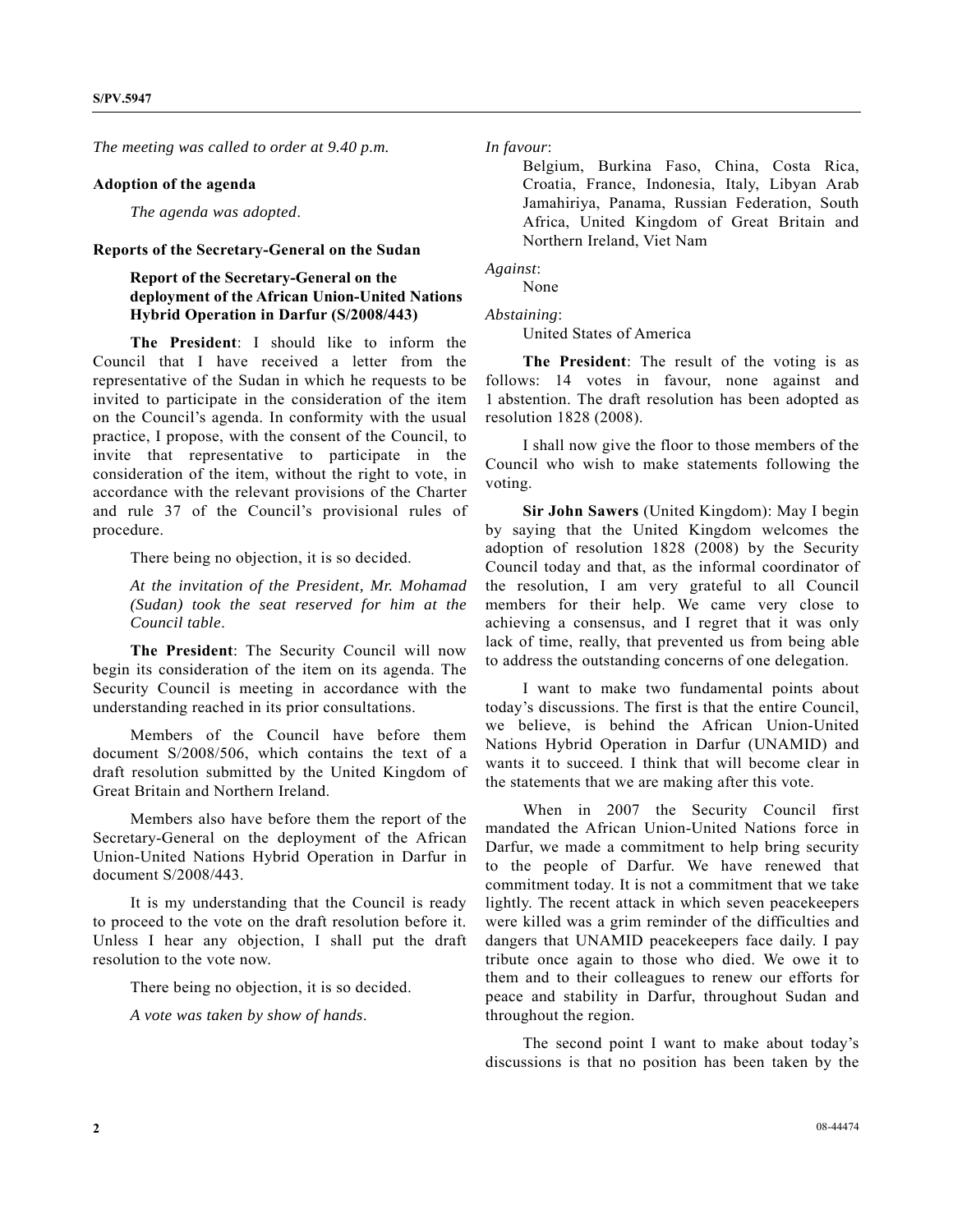Security Council on the question of whether to take any action in the light of the proposal of the Chief Prosecutor of the International Criminal Court (ICC) to indict President Al-Bashir. That issue is to be addressed on another day.

 Let me be clear about the United Kingdom's position. The United Kingdom did not believe that it was right to consider such an important issue as part of a resolution renewing UNAMID's mandate. It was of course the Security Council that decided in resolution 1593 (2005) that the situation in Darfur warranted investigation by the ICC. We will not stand in the way of a Security Council discussion of whether there is a case for invoking article 16 of the Rome Statute in relation to President Al-Bashir, but that discussion will raise profound questions about the relationship between peace and justice. It is not something that the Security Council should rush into.

 Building on the support for today's resolution, the Security Council and the Secretariat are facing three tasks in the future. First, we should do all we can to accelerate UNAMID's deployment. This resolution endorses the Secretary-General's target of having 80 per cent of the force in place by the end of this year, that is, in five months' time. We all know the obstacles, but much more needs to be done to overcome them.

 Secondly, the Council has to give its unstinting support to the political process. We very much welcome the appointment of Mr. Bassolé as Chief Mediator; he has our full backing.

 Thirdly, the Council will need to continue considering the important issues of justice and impunity in Darfur. Article 16 of the ICC Statute will be part of that discussion, but it will not be only the part. Sudan's lack of cooperation with the ICC will also be directly relevant, as will other factors.

 The Council's discussions on Darfur have made clear that, while there are different views on tackling the issue of impunity, our support for UNAMID and the efforts of the United Nations and the African Union to bring security and stability to Darfur is unstinting. Those efforts are central to the pursuit of peace in Darfur, and the Security Council cannot give up on that goal. It is still some way off. It will require patience, determination and a willingness to grapple with difficult decisions along the way, but peace is attainable, and we must continue to strive for it.

**Mr. Churkin** (Russian Federation) (*spoke in Russian*): The Russian Federation has consistently supported the efforts of the international community to resolve the situation in the Sudanese province of Darfur. The activities of the African Union-United Nations Hybrid Operation in Darfur (UNAMID) have become an inseparable component of the Darfur peace process, and their significance cannot be overestimated. Moreover, UNAMID is a good example of close, practical cooperation between the United Nations and the African Union in the area of peacekeeping in Africa. Accordingly, we deemed it necessary not just to support but to insist on the timely adoption of the draft resolution extending the mandate of UNAMID.

 However, we have serious concerns about the possible negative development of events in the Sudan following the application of the Prosecutor of the International Criminal Court (ICC) to the judges of the ICC requesting the issuance of a warrant to arrest the President of the Sudan. We do not rule out the possibility that hardline rebel groups hampering progress in the Darfur political process will take advantage of the situation in order to step up their campaign against the Government of Sudan in this region. Concern in that respect has been expressed by senior Secretariat officials. The United Nations partner in UNAMID, the African Union, stated that it was advisable for the Council to exercise its authority under article 16 of the Rome Statute of ICC to defer the decision of the Court. A similar position is held by the Non-Aligned Movement, the Organization of the Islamic Conference and the League of Arab States. States members of those authoritative organizations represent quite simply the views of two thirds of the international community.

 Unfortunately, that concern was not fully reflected in the resolution as a result of resistance by a number of Security Council members. The position taken by those delegations could have unforeseen and negative consequences in the context of building relations between the Government of the Sudan and the international community to conduct a peacekeeping operation and to resolve the conflict in Darfur. The responsibility for those consequences fully rests on their shoulders.

 We fully agree with the need for justice to be done in Darfur, including against persons indicted of heinous crimes. It must be done, however, without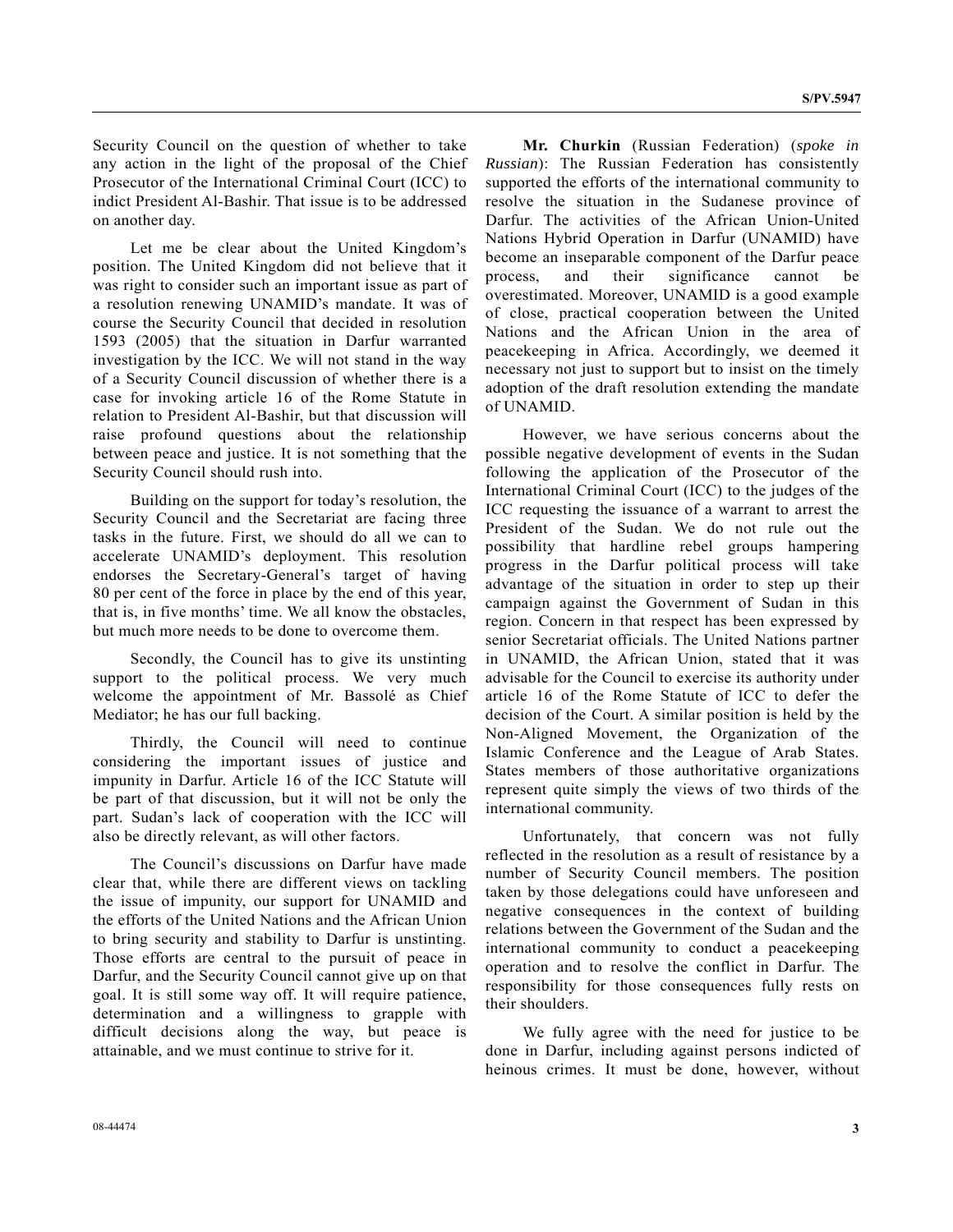neglecting other equally important factors that could have an impact on the stability of an important region of Africa. We hope that the Security Council will continue its search for the best balance between peace and justice in Darfur. That was precisely the appeal made by the Secretary-General.

 **Mr. Urbina** (Costa Rica) (*spoke in Spanish*): Costa Rica views this meeting as an important occasion. We have just adopted a resolution, the text of which renews the mandate of the African Union-United Nations Hybrid Operation in Darfur (UNAMID) and the commitment of this Council to peace in that region.

 We always took part in the negotiations with the purpose of ensuring that the resolution include all the elements necessary for UNAMID to meet its objectives. In the course of the negotiations, we stated our opposition to the inclusion of elements that had no direct bearing on the Mission and that should have been addressed on a different occasion and in different circumstances.

 We would have liked the resolution to spell out the role that justice should play, in the Council's view, in resolving the conflict in the Sudan. That is why we supported the original text, which referred to the presidential statement of 16 June 2008. However, we have voted in favour of a text that does not include that reference but that, in the first preambular paragraph, reaffirms all previous resolutions and presidential statements adopted by the Council on the situation in the Sudan. As far as Costa Rica is concerned, that paragraph unconditionally reaffirms the presidential statement of 16 June 2008, in which the Council unanimously reaffirmed resolution 1593 (2005) and its request to the Government of the Sudan to honour its obligations stemming from that resolution, including that of cooperating with the International Criminal Court.

 My delegation welcomes the fact that the resolution we have just adopted maintains the Council's commitment to bring to justice those who have violated the rights of the most vulnerable in that conflict.

 We also would have liked to include in the text a reference to other peacekeeping missions performing their tasks in countries bordering the Sudan. As on other occasions, we have advocated a regional approach that responds to the needs of the Sudan as a whole and takes into account the problems of neighbouring countries, the conflicts of which influence and determine the course of those in the Sudan.

 In conclusion, we would like to make it very clear that we agreed to omit explicit reference in the resolution to elements that are important to us and vital for resolving the situation in the Sudan for the sake of unity in the Council and in order to ensure that UNAMID can carry out its mandate.

 **Mr. Skračić** (Croatia): The Security Council has now adopted resolution 1828 (2008) authorizing the extension of the mandate of the African Union-United Nations Hybrid Operation in Darfur (UNAMID) for another year. That is an outcome reached through extensive dialogue and consultations by members of the Security Council and the result of Council members' wishes to seek common ground, which unfortunately did not result in a much-desired consensus.

 Croatia wanted the resolution to provide a swift and unambiguous extension to the mandate of UNAMID with the goal of achieving its planned 80 per cent deployment by year's end. UNAMID is currently the largest and most expensive United Nations operation and, as such, should command the unanimous support of the Council and requires clear guidance in order to make its logistics and deployment possible. Croatia strongly believes that that is crucial for the safety, security and well-being of the people of Darfur — the same people who have been suffering in the most horrific ways for simply far too long. The protection of those people is the main objective of the deployment of UNAMID and that is the primary reason that we voted for the adoption of the resolution, notwithstanding its being burdened by some important but unrelated additional elements.

 That brings me to my main point, the cooperation of the Government of the Sudan with the International Criminal Court, which has been the source of some controversy and contention, even more so as references to it have been included in the resolution in question.

 On behalf of my delegation, allow me to make the following observation. Croatia itself was the victim of brutal aggression in the early 1990s. If the recent history of our region has taught us anything, we can say with some certainty that impunity for war crimes does not bring stability to any conflict, but rather prolongs the realization of political settlements. If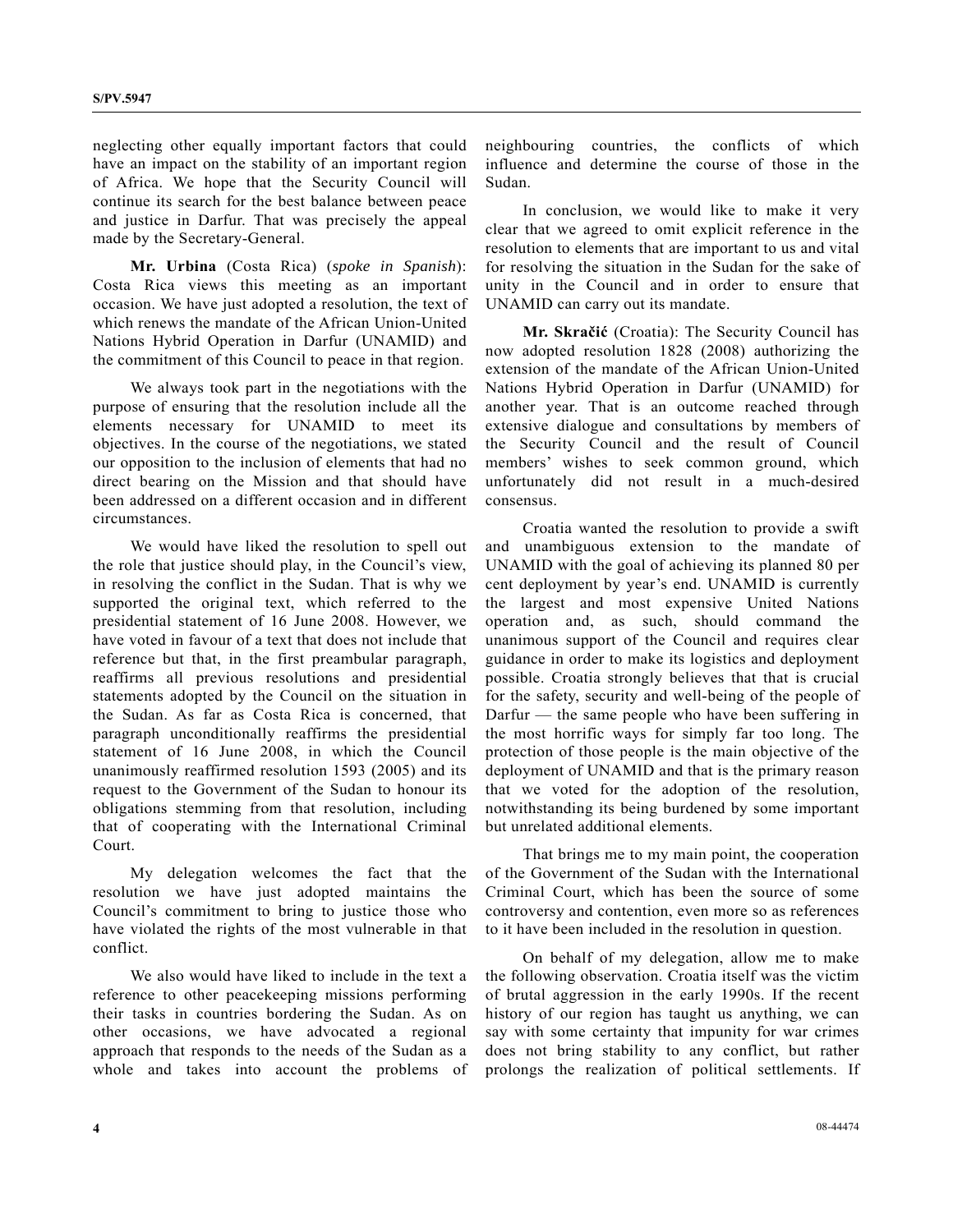anything, we have learned that the best foundation for real and sustainable peace based on reconciliation is justice and justice alone.

 Another lesson learned that should be reiterated here is that war crimes are an individual responsibility and that people, not nations or ethnic groups, commit them. For that reason, Croatia has supported and continues to offer its full support for the work of the International Criminal Court and its Prosecutor. We see the Court as an independent body and do not wish to see any impediment to its free and independent work. We also understand that resolution 1828 (2008) reaffirms the text of the presidential statement of 16 June 2008, which clearly states that the Government of the Sudan should cooperate fully with the International Criminal Court in order to put an end to impunity for the crimes committed in Darfur.

 On a final note, when considering the complexity of the problem in Darfur, in the Sudan and in the subregion, Croatia has also advocated a regional approach to the region's problems. For that reason, we have always welcomed and encouraged cooperation between the United Nations and African Union-led mission in the Sudan and neighbouring countries, and we would have liked to have seen the final text of the resolution make reference to those efforts.

 **Mr. Wang Guangya** (China) (*spoke in Chinese*): The Security Council has just adopted a resolution on the extension of the mandate of the African Union-United Nations Hybrid Operation in Darfur (UNAMID). It is an important resolution. Its adoption has provided the basic guarantee for the successful implementation of the mandate of the largest international peacekeeping operation in the history of the United Nations. It is on those grounds that the Chinese delegation voted in favour of the resolution.

 The issue of the Sudan has attracted the enormous attention of the international community in recent years. All parties have come to understand that the peace and stability of the Sudan, an important country on the African continent, has an impact on the peace and stability of the region and the continent as a whole that cannot be ignored. The Sudan is a country with a large territory, many neighbours and complicated historical, religious, economic and social issues. It has endured protracted wars and disputes.

 However, in recent years, thanks to the concerted efforts of the Sudanese Government and all political

forces in the country, and with the generous assistance of the international community, the Sudan has achieved notable progress in the peace process. The signing of the Comprehensive Peace Agreement signified the end of the decades-long war between the North and the South. People have every reason to expect that the Sudan will finally embark on the right track of peace and development.

 The tremendous potential for development should not only enable the Sudan to feed and clothe its people and bring them a happy life, but also make it possible to contribute to peace and development in Africa as a whole, which is in the common interest of the international community. So long as they are conducive to the peace process in the Sudan, all efforts that help improve North-South relations in the country, facilitate the settlement of the Darfur issue and promote harmony between the various political parties deserve the generous support of the international community.

 As part of the Sudan's domestic problems, the Darfur issue has been at the centre of the international spotlight in recent years. The Hybrid Operation in Darfur, jointly carried out by the United Nations and the African Union, is a mission involving huge investment and of unprecedented size. Its success not only concerns the early stabilization of the security situation in Darfur and the smooth delivery of humanitarian assistance on the ground, but also has an impact on the safety and security of the tens of thousands of international peacekeepers in the country.

 Moreover, the fundamental solution to the Darfur issue lies in political negotiations. Without sincere political consensus of all parties in Darfur on the pursuit of peace, there can be no peace in the region, no matter how many international peacekeepers the United Nations sends to the region. The successes and failures of international peacekeeping operations in recent years have shown repeatedly that a basic prerequisite for the success of any international peacekeeping mission is to seek the appreciation and cooperation of the Government and the people of the country concerned. Without that prerequisite, international peacekeeping operations, no matter how meticulously designed, can experience setbacks and even failure.

 Through several years of exploration, the international community has deepened its thinking on the Darfur issue and has gradually formed consensus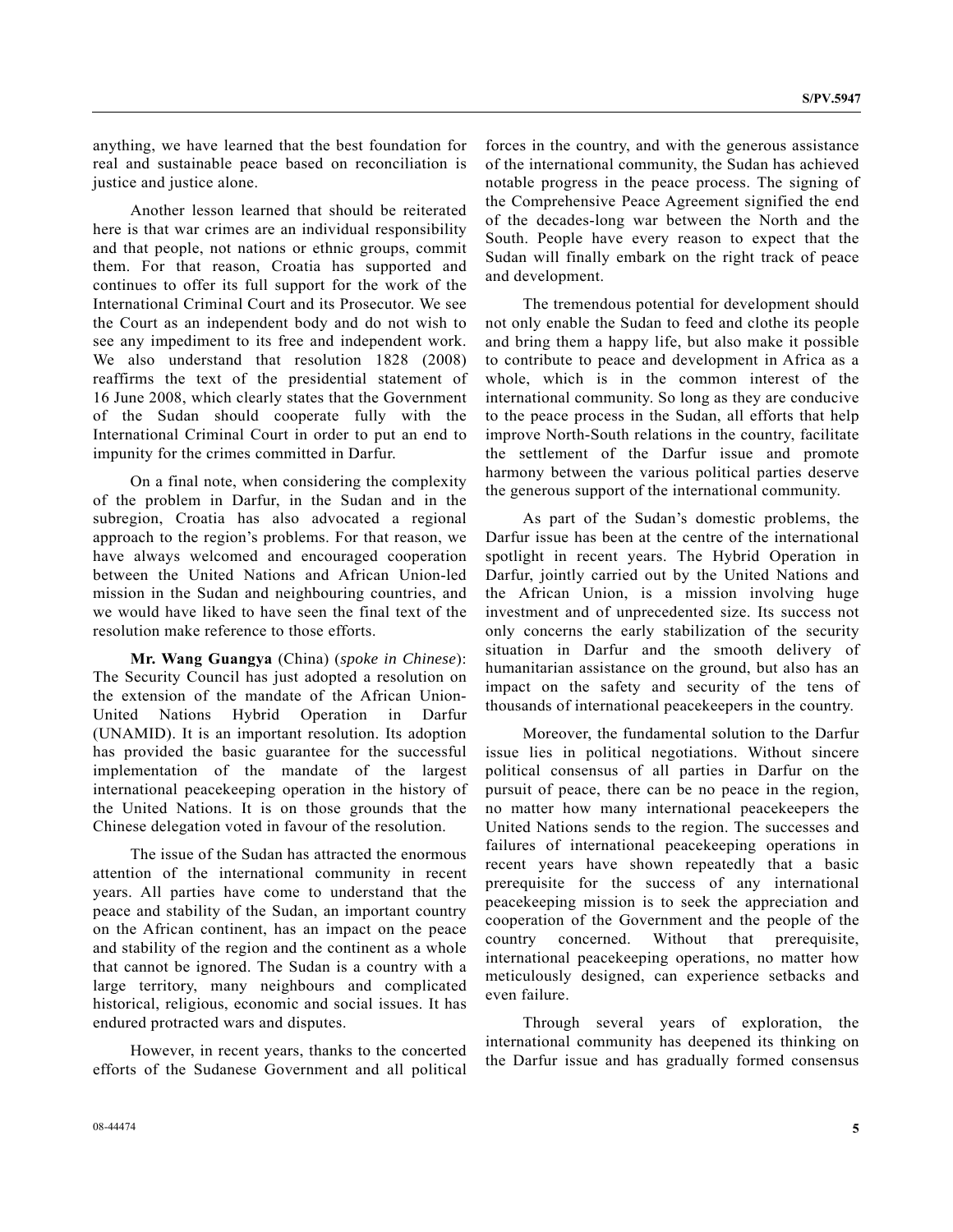on basic approaches such as the dual-track strategy and the tripartite mechanism. The core of that approach is to give equal emphasis to the political process and the deployment of peacekeepers in an effort to establish a political mechanism of mutual trust and cooperation among United Nations, the African Union and the Sudanese Government, with particular emphasis on promoting the Sudanese Government's cooperation initiative. Those successful mechanisms have been important for the progress made so far and, thus, should be fully respected and supported by all parties.

 The Darfur issue is very complicated. The international effort for its settlement involves various elements. To achieve desirable results and win the genuine support of the people of the Sudan and Africa, it is necessary to manage the overall balance and priorities of political negotiations, the deployment of peacekeepers, humanitarian relief, economic development and justice, and to move forward steadily with good coordination among all parties. Only in that way can the course of international peacekeeping continue along the correct path with healthy progress.

 Any imprudent and hasty action that disregards the objective conditions, despite its good intentions, cannot gain the approval and support of the international community. At present, the parties concerned are striving to find a political solution to the Darfur issue, but no progress will be possible without the full cooperation of the Sudanese Government. The indictment of the Sudanese leader proposed by the Prosecutor of the International Criminal Court (ICC) is an inappropriate decision taken at an inappropriate time. It will seriously undermine the atmosphere of mutual political trust and cooperation between the United Nations and the Sudanese Government, fuel the arrogance of the rebel groups not willing in the political process and harm the fragile and turbulent security situation in Darfur.

 The proposed indictment therefore inevitably came under extensive criticism from many countries, represented by important international organizations such as the African Union, the League of Arab States, the Organization of the Islamic Conference and the Non-Aligned Movement. That deserves the Security Council's full attention and respect. China is of the view that seeking to resolve the issue of impunity through the indictment of the Sudanese leader by the ICC will only derail the process of resolving the Darfur issue, and even render useless all efforts made so far by all parties for the proper settlement of the issue.

 The Security Council bears the political responsibility for the overall peace process in the Sudan. It must approach the issue from the political perspective to ensure that the overall interests of the political process and the peacekeeping deployment in Darfur are not compromised.

 Recently, during the consultations on the text of the draft resolution on the extension of the mandate of UNAMID, many members of the Council expressed insightful views that China fully endorses. China supports the reasonable request by the African Union and other organizations for the Council to take early action to suspend the indictment of the Sudanese leader by the ICC, in accordance with the relevant provisions.

 The Chinese Government has done a great deal of work to push for the settlement of the Darfur issue. Chinese peacekeepers are already on the front line of the international peacekeeping operation in Darfur. At present, all the engineering contingents participating in the mission in Darfur have been deployed. The Chinese Government is duty-bound to create favourable conditions for them to carry out the international peacekeeping mission safely and smoothly. I solemnly pledge that the Chinese Government will work with the rest of the international community to push for an early settlement of the Darfur issue and to contribute to the peace, stability and development of Darfur.

**Mr. Mubarak** (Libyan Arab Jamahiriya) (*spoke in Arabic*): At the outset, allow me to commend the delegation of the United Kingdom for its tremendous effort in preparing today's draft resolution on the extension of the mandate of African Union-United Nations Hybrid Operation in Darfur (UNAMID) for a further 12 months, until 31 July 2009. We express our deep gratitude for the United Kingdom delegation's sterling conduct of the consultations on the draft resolution. My delegation participated in the consultations based on the general understanding that the basic purpose of the draft resolution was to extend UNAMID's mandate, taking into account the technical aspects relevant to completing the effective deployment of the mission, as expected and as stipulated in resolution 1769 (2007), without going into the new elements that are to be considered on their own tracks.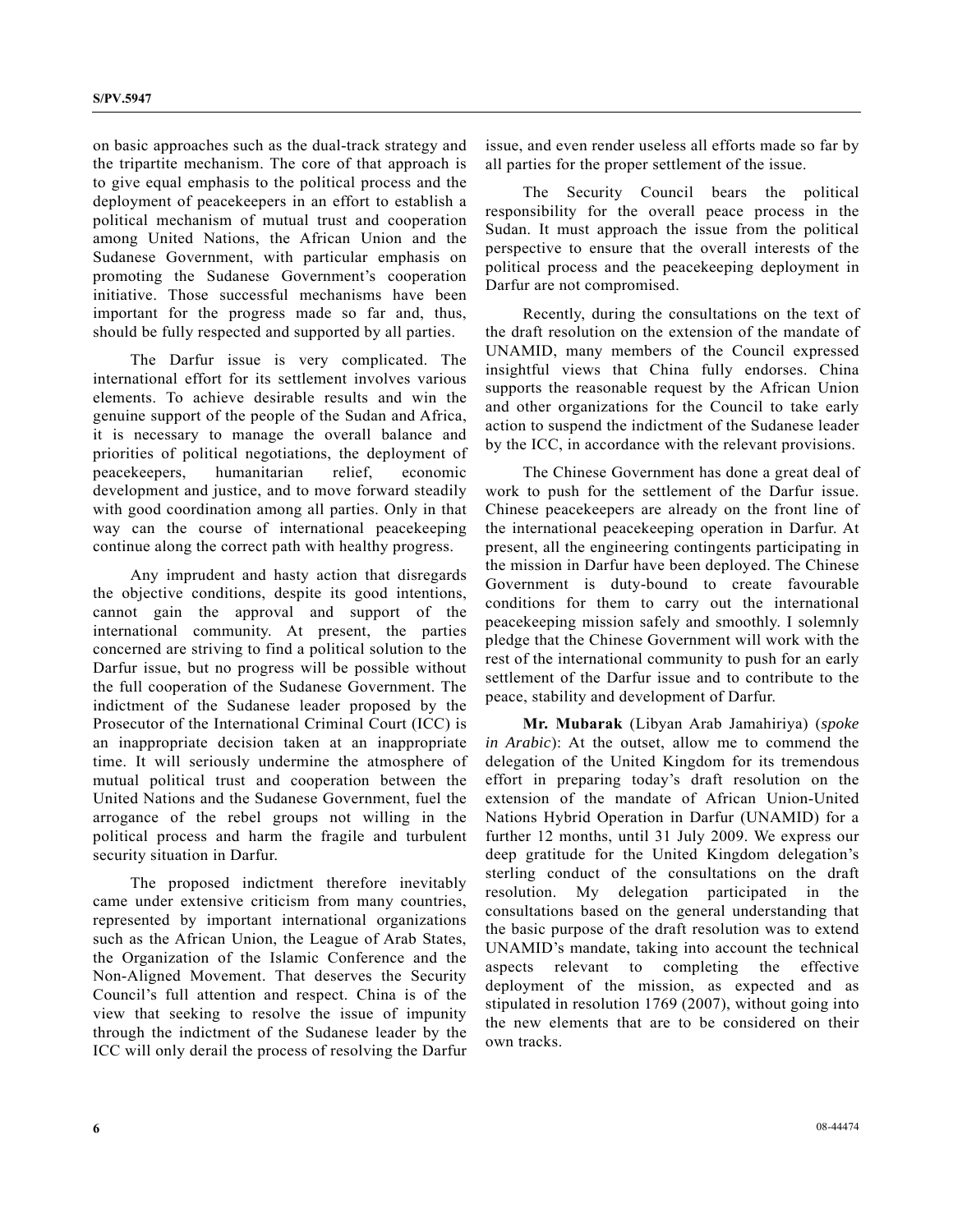From the beginning of the consultations, the draft resolution contained elements referring to the principles of justice and combating impunity for the crimes committed in Darfur — principles on which all members of the Council agree. However, the content of those elements were conflated with recent measures taken by the Prosecutor of the International Criminal Court (ICC). The implications of those measures and the fears and concerns that they have aroused within and outside the Sudan have been expressed by several regional organizations, including the African Union, the Organization's main partner in UNAMID; the League of Arab States; and the Organization of the Islamic Conference. That is what led the delegations of the Libyan Arab Jamahiriya, South Africa and Burkina Faso, with the support of the delegations of other Council members, to propose amendments to the draft resolution based on the positions adopted by those regional organizations regarding the possible repercussions of those measures, which could undermine current peace efforts in Darfur and further complicate the situation in the Sudan and the entire region.

 We asked that language be included in the draft resolution requesting the Security Council to call on the ICC to defer its consideration of the application made by the Prosecutor on the basis of the provisions of article 16 of the Rome Statute, which gives the Security Council the authority to request the ICC to defer any investigation or prosecution for 12 months. The proposal was drafted to reflect the language set out in the communiqué of the 142nd meeting of the African Union Peace and Security Council, issued on 21 July 2008, which stated that the search for justice should be pursued in a way that does not impede or jeopardize efforts aimed at promoting lasting peace and expressed concern at the misuse of indictments against African leaders, in conformity with its decision on the abuse of the principle of universal jurisdiction, adopted at the eleventh ordinary session of the Assembly of the African Union, held at Sharm el-Sheikh, Egypt, on 30 June and 1 July 2008.

 The African Union Peace and Security Council expressed its conviction that, in view of the delicate nature of the processes under way in the Sudan, approval by the Pretrial Chamber of the application by the ICC Prosecutor could seriously undermine the ongoing efforts to facilitate the early resolution of the conflict and the promotion of lasting peace and reconciliation in the Sudan as a whole, which could ease the suffering of the people of Darfur and promote the destabilization of the country and the region. Furthermore, the Peace and Security Council stressed the need for international justice to be pursued in a transparent and fair manner in order to avoid any perception of double standards, in conformity with the principles of international law, and expressed concern at the threat that such a development could pose to efforts aimed at promoting the rule of law and stability and at building strong national institutions in Africa.

 Despite all the reasons that we put forward to justify our proposed amendments to the draft resolution, we did not receive the hoped-for response from certain Council members. In addition, because the resolution concerns a very important and sensitive issue — extending UNAMID's mandate within the required time frame — and because we were keen to ensure the continuity and effectiveness of the mission, we accepted the consensual language of the ninth preambular paragraph, which gives the Council the opportunity to further consider the issue of invoking article 16 of the Rome Statute of the ICC regarding the situation in Darfur. We hope that that will be done as soon as possible, because the main objective remains to ensure security and stability in the Sudan and the region, as well as peace and security for the Mission, in order to guarantee its success in Darfur.

 We therefore voted in favour of the resolution. We believe that we did not sacrifice our substantive proposals in vain, because we garnered the support of 14 Council members, which was a victory for the entire Council. However, I wonder if, at the request of more than two thirds of the membership of the international community, the Security Council does not invoke article 16 of the Rome Statute, when will it do so?

**Mr. Kafando** (Burkina Faso) (*spoke in French*): I should like to thank the delegation of the United Kingdom for its tireless efforts in the context of the negotiations on the resolution just adopted, which renews the mandate of the African Union-United Nations Hybrid Operation in Darfur (UNAMID). I must tell Ambassador Sawers and the delegation of the United Kingdom that, on this occasion, we truly appreciated British patience.

 Burkina Faso supported the resolution, convinced that UNAMID is the essential intermediary in the efforts to achieve peace and stability in Darfur. It was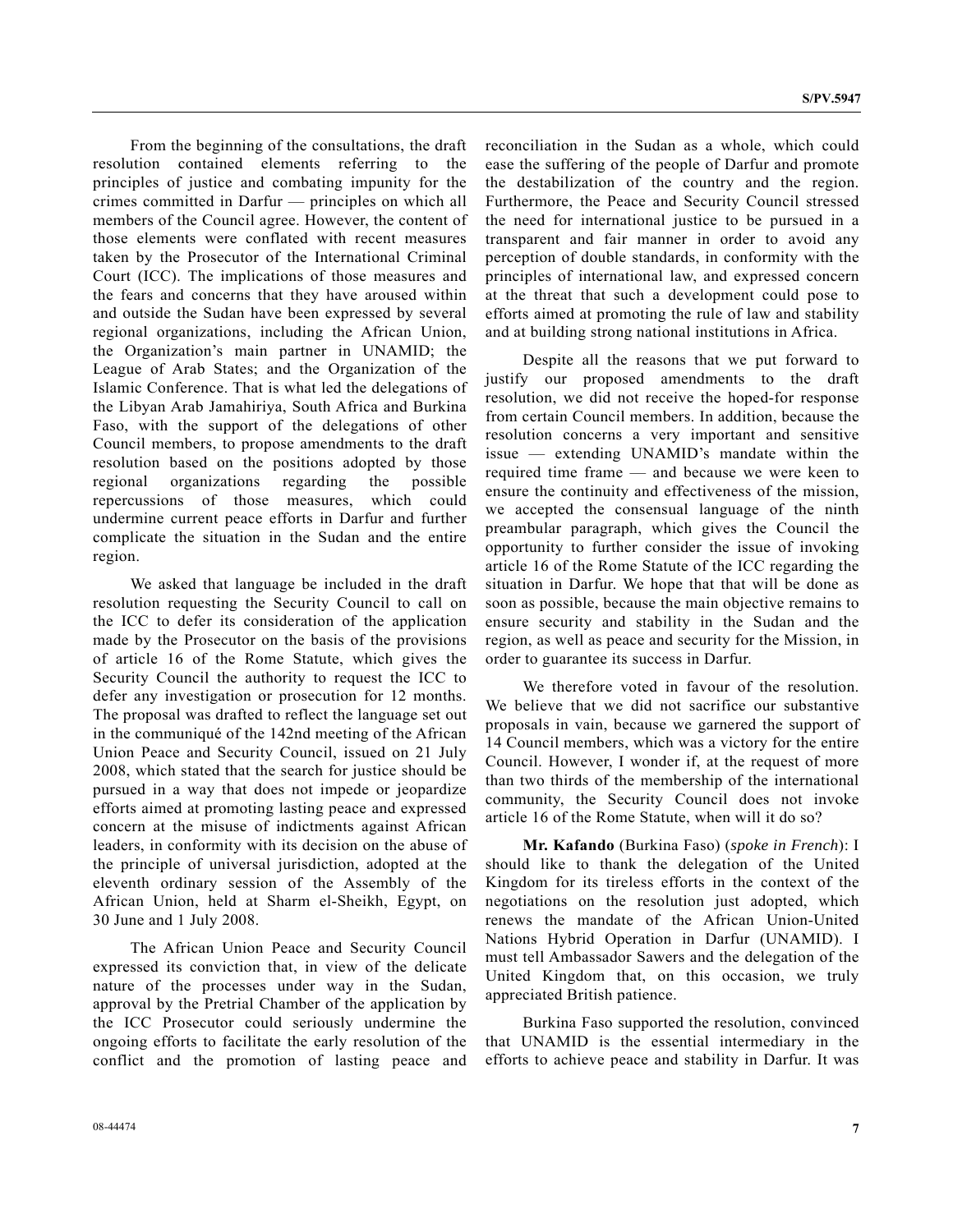with that in mind that we decided to deploy swiftly to Darfur a battalion of nearly 800 troops to make our contribution to the pacification of the Sudan. We express our satisfaction that the Council managed to retain its unity regarding the extension of UNAMID's mandate. We appeal to the troop contributors, the donors and the entire international community to lend all the necessary support to the Secretary-General so that he can attain the objective of deploying 80 per cent of UNAMID by 31 December 2008.

 Burkina Faso voted in favour of the resolution notwithstanding the fact that not all of our concerns were taken into account, in particular those expressed by the African Union in the communiqué issued by the Peace and Security Council on 21 July 2008. As my delegation stressed during our last round of consultations, the United Nations has invested significant resources and made considerable efforts in the quest for a political solution to the Darfur crisis.

 When we consider, in addition to UNAMID's expected deployment, the current involvement of the Sudanese authorities and the fact that the new Joint African Union-United Nations Chief Mediator is soon to take office, it seems clear to us that the international community has never been closer to a political resolution of the crisis. It is therefore desirable that the process be given every chance of success if we are to put an end to one of Africa's deadliest conflicts. That is why it is absolutely crucial that the Security Council return to the issue at a later date, in accordance with the ninth preambular paragraph of resolution 1828 (2008).

**Mr. Wolff** (United States of America): The United States welcomes and strongly supports the extension of the mandate of the African Union-United Nations Hybrid Operation in Darfur (UNAMID). Today's decision demonstrates the Security Council's sustained support for the UNAMID peacekeeping operation and for its mission to protect the vulnerable civilians of Darfur.

 The United States abstained in the voting because the language added to the resolution would send the wrong signal to Sudanese President Al-Bashir and undermine efforts to bring him and others to justice.

 This Council cannot ignore the terrible crimes that have occurred throughout the conflict in Darfur and the massive human suffering that the world has witnessed. The Council addressed that tragic situation when it adopted resolution 1593 (2005), and the United States at that time noted the importance that we have attached and that we continue to attach to the Council's role in connection with investigations and prosecutions of the International Criminal Court (ICC). As is well known, the United States abstained in the voting on that resolution in the light of our concerns about the ICC, but, as we said when resolution 1593 (2005) was adopted,

 "We strongly support bringing to justice those responsible for the crimes and atrocities that have occurred in Darfur and ending the climate of impunity there. Violators of international humanitarian law and human rights law must be held accountable." (*S/PV.5158, p. 3*)

 Having said that, I would like to make four points concerning our continued strong support for UNAMID.

 First, the United States is increasingly concerned about the situation on the ground and will remain vigilant to the situation in Darfur. We are prepared to take additional measures as necessary to ensure that UNAMID deploys rapidly and completely and is empowered to fulfil its mandate.

 Secondly, we deeply regret that, one year after the adoption of resolution 1769 (2007), UNAMID has barely begun to complete its vital mission. Deployment now stands at just over 9,000 troops and police officers — not even half of authorized levels. UNAMID's slow deployment is seriously interfering with its ability to protect itself and to fulfil its mandate in Darfur. The Security Council has sought to end the suffering of the people of Darfur, but we have fallen far short of our responsibility to protect them. We appreciate the efforts of the Secretary-General, the troop contributors and the donors that are assisting them, but we must do better and we must do more. The lives of United Nations peacekeepers and of millions of innocent civilians depend on it. We urge all parties to redouble their efforts to ensure UNAMID's prompt, complete and effective deployment.

 The United States is cooperating wholeheartedly in that endeavour through our work to train and equip peacekeepers to UNAMID's standards. We will continue to seek new avenues for providing concrete assistance to UNAMID's full and rapid deployment. We urge the United Nations to redouble its efforts to construct suitable infrastructure for rapid UNAMID expansion and to ship contingent-owned equipment to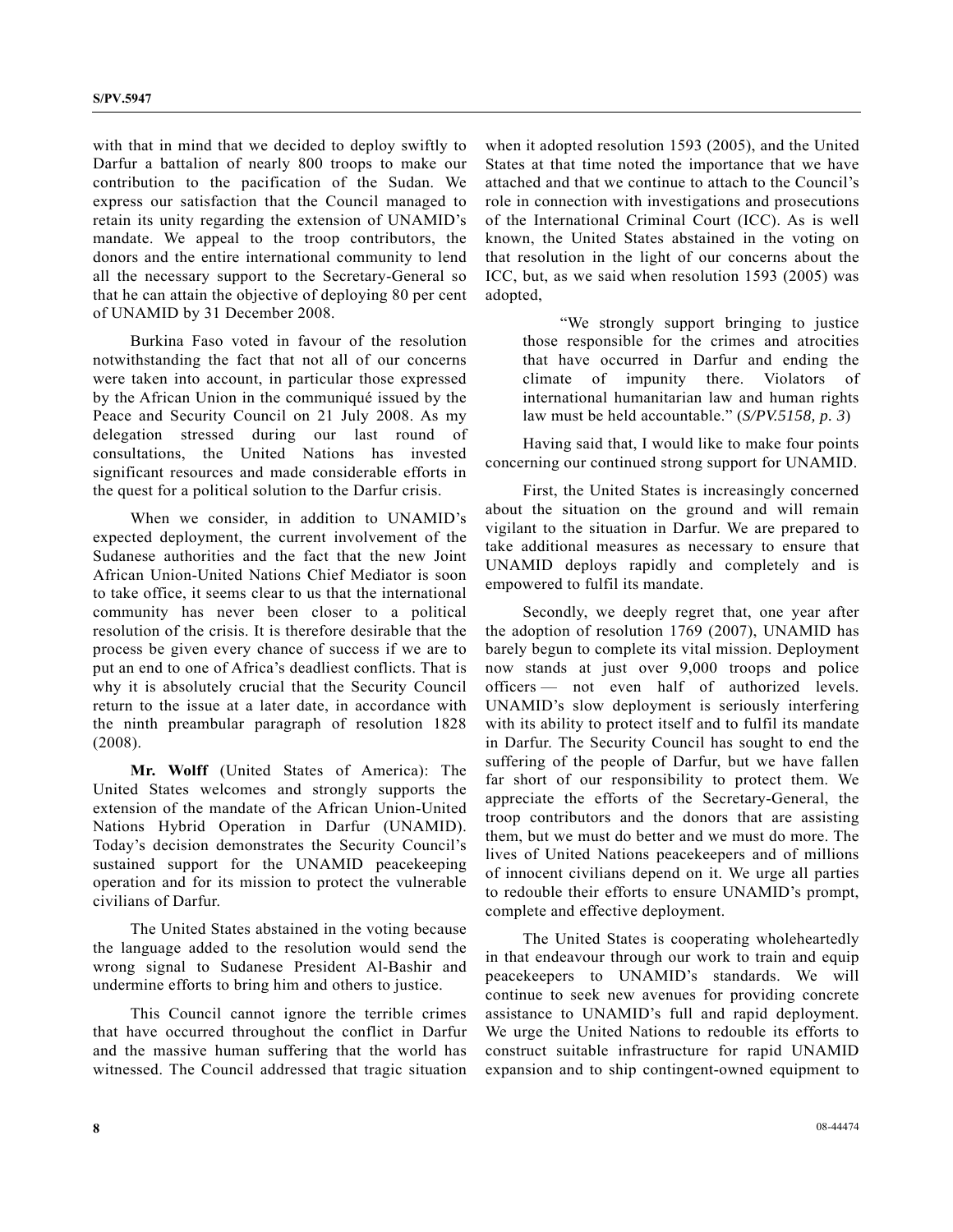Darfur as quickly as possible. We urge the United Nations to consider all options at its disposal to improve performance on those key points, the slow progress of which continues to hinder UNAMID deployment and operations.

 Thirdly, we call on the Government of the Sudan to make every effort to facilitate UNAMID's deployment. We demand that the Government of the Sudan accept all troop contributions without reservations and in the order in which UNAMID commanders deem it feasible to deploy them. We demand that the Government of the Sudan comply fully with all Security Council resolutions, with the terms of the status-of-forces agreement and with all agreements pertaining to UNAMID. The Government of the Sudan must ensure UNAMID's free and secure movement in fulfilment of its mandate. All attacks on UNAMID personnel are unacceptable and will not be tolerated. We must hold the Government of the Sudan responsible for the safety and security of UNAMID and its personnel.

 Fourthly, the United States will continue to keep a constant eye on the peace process and take all measures necessary to support it. We urge all of the parties to the conflict in Darfur to reach a lasting settlement. UNAMID must fulfil its mission in tandem with a viable peace process if there is to be an end to the terrible suffering in Darfur.

 **Mr. De Rivière** (France) (*spoke in French*): My delegation welcomes the adoption of resolution 1828 (2008) and warmly thanks the United Kingdom for its efforts to bring the negotiations to completion. France fully supports the African Union-United Nations Hybrid Operation in Darfur (UNAMID) and hopes that its deployment will progress rapidly and unimpeded. We stress that the issue of support for UNAMID enjoys unanimity in the Council, which we welcome. The situation in Darfur, like that in the border areas of neighbouring countries affected by the crisis there, continues to merit the resolute involvement of the Council. We should spare no effort to ensure that UNAMID is able to complete its mission.

 We take note of the request made, inter alia, by the African Union to defer the process initiated by the International Criminal Court. France, for its part, is deeply committed to the fight against impunity and to the work of the Court, which should follow its own course. We continue to appeal for the cooperation of the Sudanese authorities with the Court, including with respect to the outstanding arrest warrants against Mr. Harun and Mr. Kushayb. France also appeals to the Sudanese authorities and all parties to cease hostilities, facilitate the work of humanitarian workers, cooperate with UNAMID and resolutely commit themselves to a political process under the auspices of the United Nations and the African Union.

 **Mr. Kleib** (Indonesia): Let me first express my delegation's appreciation to the United Kingdom for preparing the resolution, taking the leading role in the negotiations and providing ample time for our deliberations. It is indeed very unfortunate that the resolution did not enjoy consensus.

 My delegation fully supports the deployment and work of the African Union-United Nations Hybrid Operation in Darfur (UNAMID), and therefore fully endorses the extension of its mandate. As a United Nations Member State and a police contributor to UNAMID, and in remembrance of the very regrettable tragedy visited upon UNAMID personnel recently, Indonesia welcomes the resolution's appropriate recognition of the issue of the safety and security of UNAMID personnel, including in relation to the urgent contribution to and prompt deployment of critical force enablers.

 As stated in paragraph 9 of resolution 1828 (2008),

"there can be no military solution to the conflict in Darfur, and … an inclusive political settlement and the successful deployment of UNAMID are essential to re-establishing peace".

The resolution expresses the Council's insistence on a political solution and its readiness to take action against those impeding the peace process.

 I wish also to reiterate Indonesia's position on the need to strike a balance between the promotion of justice and the pursuit of peace. In that regard, we fully support the views of the African Union, the League of Arab States and the Organization of the Islamic Conference as expressed in their respective letters to the Council, as well as those of the Non-Aligned Movement on the need for the Security Council to assume its responsibility for maintaining international peace and security and to ensure that the ongoing peace process in Darfur is not jeopardized.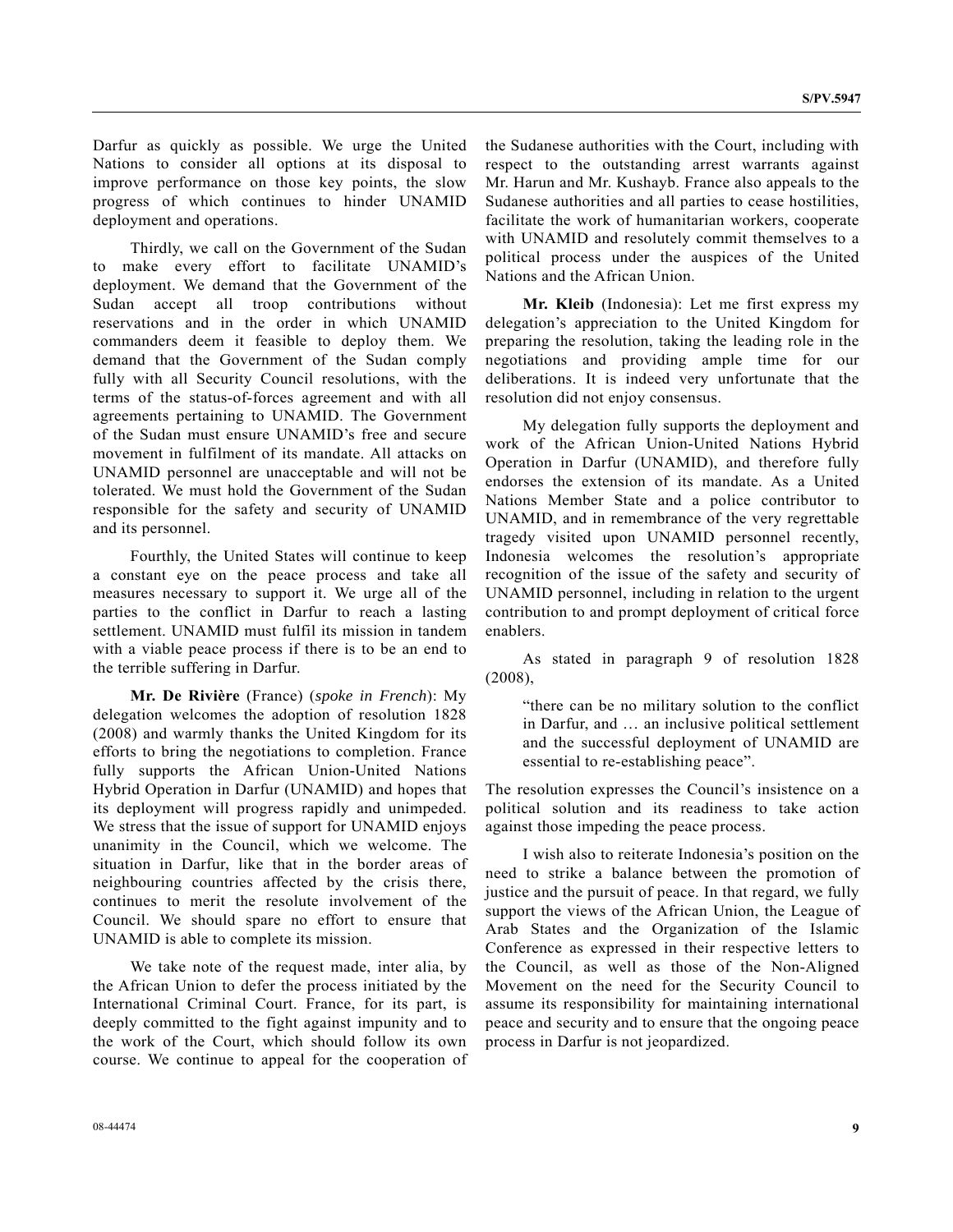My delegation therefore supports the call for the Council to consider requesting the ICC to defer the investigation in relation to the situation in Darfur, in line with article 16 of the Rome Statute. Indeed, resolution 1593 (2005), which referred the situation in Darfur to the Prosecutor of the ICC, envisaged, in its second preambular paragraph, the possible deferral of the case. The Rome Statute itself recognizes the role of political and security considerations in the pursuit of justice, as reflected in its article 16.

 Now, the Security Council needs to find ways to respond to any possible obstruction of the peace process and of the maintenance of international peace and security. We are hopeful that the Council will consider positively the request made by those organizations, in particular the African Union, which is the partner of the United Nations in the political and peacekeeping endeavour in Darfur. The Security Council became involved in Darfur because of the urgent need of the people of Darfur to be protected. The persistence of the conflict would definitely not serve that purpose.

 Finally, it is our wish that the resolution we have just adopted not only will support continuously the work of UNAMID but will also contribute to the promotion of the Peace Agreement and to the easing of the humanitarian situation in Darfur.

 **Mr. Grauls** (Belgium) (*spoke in French*): We are pleased that today the Council has renewed the mandate of the African Union-United Nations Hybrid Operation in Darfur (UNAMID), which sends a clear message regarding the future deployment of the Mission, which is working in very difficult circumstances to promote the well-being of the population of Darfur. That is why Belgium voted in favour of resolution 1828 (2008).

 The resolution firmly calls upon the Sudanese Government to cooperate fully with UNAMID and to fulfil its commitments. A year after our initial decision to deploy the mission, it is more than time for the Sudan to halt all obstruction of that deployment. The resolution also demands once again that all sides put an end to violence, and refers in particular to aerial bombing, which kills innocent civilians.

 No less important are the provisions calling for unhindered humanitarian access and demands an end to violence against peacekeepers and humanitarian personnel. We also value the paragraphs of the resolution calling for a revival of the political process and calling on all parties to fully commit themselves to the process, in particular those rebels who have remained reluctant or have refused to commit themselves.

 Another aspect of the text relates to fighting impunity and the need to bring to justice those responsible for crimes in Darfur. We would have preferred to see agreement on even firmer language in that regard. From the outset of this debate, Belgium has taken an unambiguous position of principle. The fight against impunity in Darfur is of the highest priority and should go hand in hand with the political process, so that a lasting settlement can be attained.

 We strongly support the International Criminal Court and the pursuit of international justice. We look forward to the decision to be taken by the Pretrial Chamber in a matter of months regarding the Prosecutor's application for an indictment by the Court. We refute the arguments of those who are calling upon the Council to react in advance to developments that we cannot foresee at this stage, by invoking article 16 of the Rome Statute; some wished in fact to include that element in this resolution on UNAMID, where such a debate is entirely out of place. That is why resolution notes that some delegations may come back to the Council with regard to the process under way in the International Criminal Court.

 It was the Security Council that, by resolution 1593 (2005), asked the International Criminal Court to take up the situation in Darfur. Given the systematic refusal of the Government of the Sudan to cooperate, we called again on that Government to cooperate with the Court, through the presidential statement of 16 June (S/PRST/2008/21). In particular, that Government must hand over to the Court the two persons for whom the Court has issued arrest warrants, Ahmed Haroun and Ali Kushayb, who continue openly to enjoy impunity in the Sudan.

 The Sudan's obligations and responsibilities in Darfur are clear. They have been set out in all previous resolutions, as well as in this one. Belgium will continue to work in the Security Council to ensure respect by the Sudan for all Council resolutions. We owe it to the population of Darfur, but we also owe it to the cause of international justice.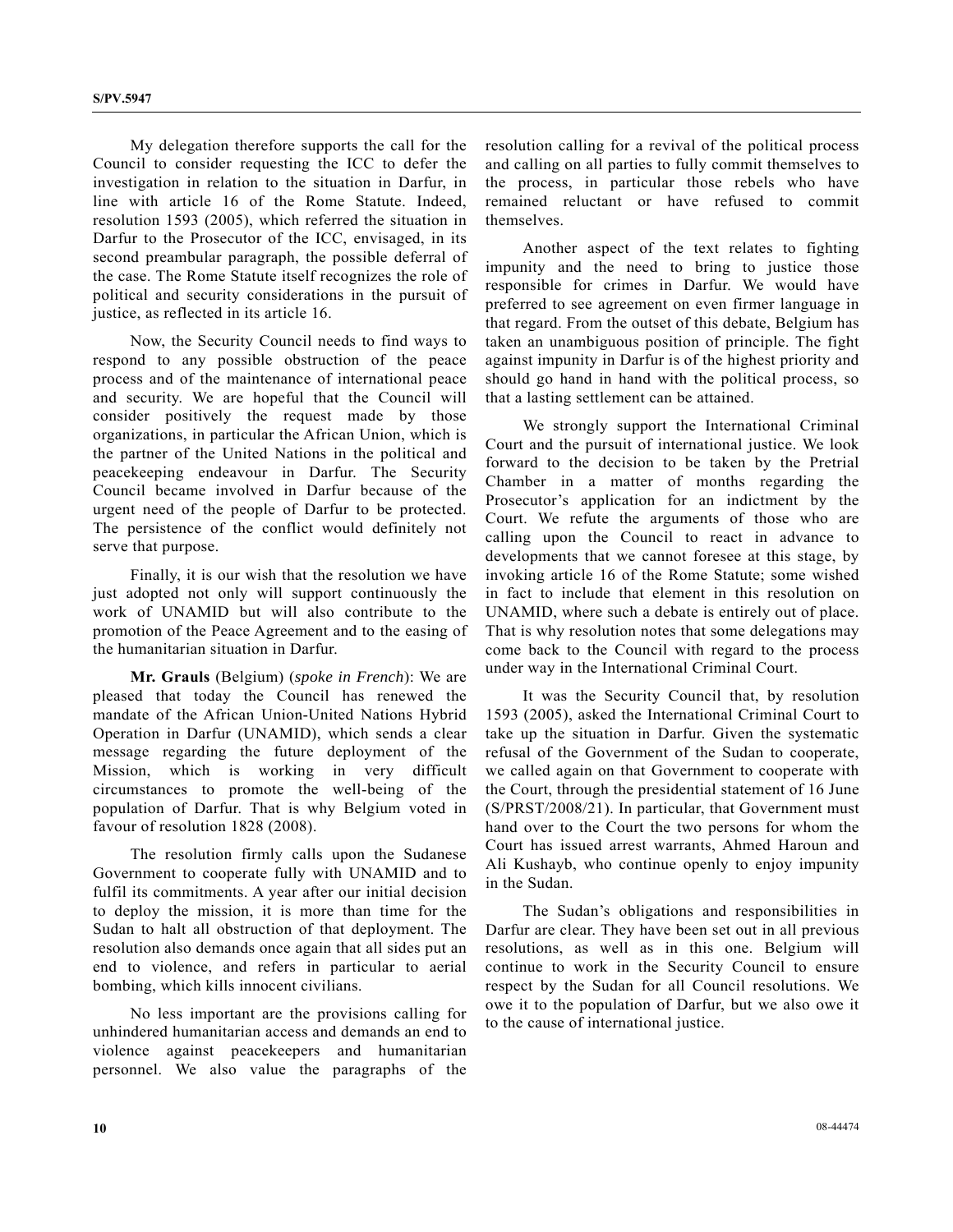Finally, I wish to thank the delegation of the United Kingdom for its efforts leading to the adoption of resolution 1828 (2008).

 **Mr. Mantovani** (Italy): I too wish to commend the United Kingdom delegation for its endeavours during the negotiations leading to today's outcome.

 Italy welcomes the adoption of resolution 1828 (2008), on the renewal of the mandate of the African Union-United Nations Hybrid Operation in Darfur (UNAMID). I wish to take this opportunity to express our strongest support for the force. In that connection, we also believe it to be absolutely essential that full deployment of UNAMID be accomplished and that the force become fully effective in fulfilling its tasks, especially considering the dire humanitarian situation and the terrible security conditions of the civilian population. At the same time, we reaffirm the crucial importance of the search for a political solution in Darfur, calling on all parties to engage fully and constructively in the peace process. To that end, we welcome the appointment of the joint African Union-United Nations Chief Mediator, Mr. Djibril Yipènè Bassolé.

 Italy, as a founding member of the International Criminal Court (ICC), fully supports the inviolability of the independence of the Court and its role in promoting international justice and fighting impunity. Finally, Italy fully subscribes to the content of the 15 July declaration of the European Union presidency.

 **The President**: I shall now make a statement in my capacity as the representative of Viet Nam.

 Viet Nam voted in favour of the draft resolution contained in document S/2008/506 in accordance with our policy supporting the full and expeditious deployment of the African Union-United Nations Hybrid Operation in Darfur (UNAMID) and, hence, the renewal of UNAMID's mandate for another 12 months, until 31 July 2009.

 We would like to thank the delegation of the United Kingdom for having submitted the draft resolution on which we have just voted. We note with appreciation that our contributions have been reflected in the text of the resolution. Viet Nam holds that the Council must take a comprehensive approach to the Darfur conflict, which requires that attention be devoted equally to peace and justice; to the peace and political processes; to UNAMID's deployment and the

safety of its staff, with a view to ensuring its effective operation; and to reconciliation in Darfur and in the Sudan at large.

 We share the concerns of the African Union, the League of Arab States and the Non-Aligned Movement, as well as those of many United Nations Member States and Council members, about the possible negative impact of a potential indictment requested by the International Criminal Court Prosecutor against the President of the Sudan on the peace process in that country and on the very operation of UNAMID. We take note of the fact that those concerns are reflected in the ninth preambular paragraph of the resolution.

 I now resume my functions as President of the Security Council.

 I now give the floor to the representative of the Sudan.

**Mr. Mohamad** (Sudan) (*spoke in Arabic*): Today, Sir, was the last day of the mandate of the African Union-United Nations Hybrid Operation in Darfur (UNAMID), and it is the last day of your presidency of the Security Council for the month of July. I wish on this occasion to extend to you my gratitude, Mr. President, for the wise and excellent manner in which you have guided the work of the Security Council throughout this extremely busy month, during which we have witnessed many developments. It is a manner, Sir, that reflects your diplomatic wisdom and high professionalism, as well as the greatness of your country and its historical contributions, which inspire all our peoples.

 I would also like to extend my thanks and gratitude for the valuable efforts undertaken by Ambassador Sawers, Permanent Representative of the United Kingdom of Great Britain and Northern Ireland, which sponsored the resolution. We commend the delegation of the United Kingdom for its strenuous efforts in that respect.

 My country is very gratified that the Security Council has adopted the special resolution on the renewal of the mandate of the African Union-United Nations Hybrid Operation in Darfur (UNAMID). The Mission's mandate, as defined in resolution 1769 (2007), opened the way towards cooperation and partnership among the Sudan, the African Union and the United Nations. Since our adoption of that